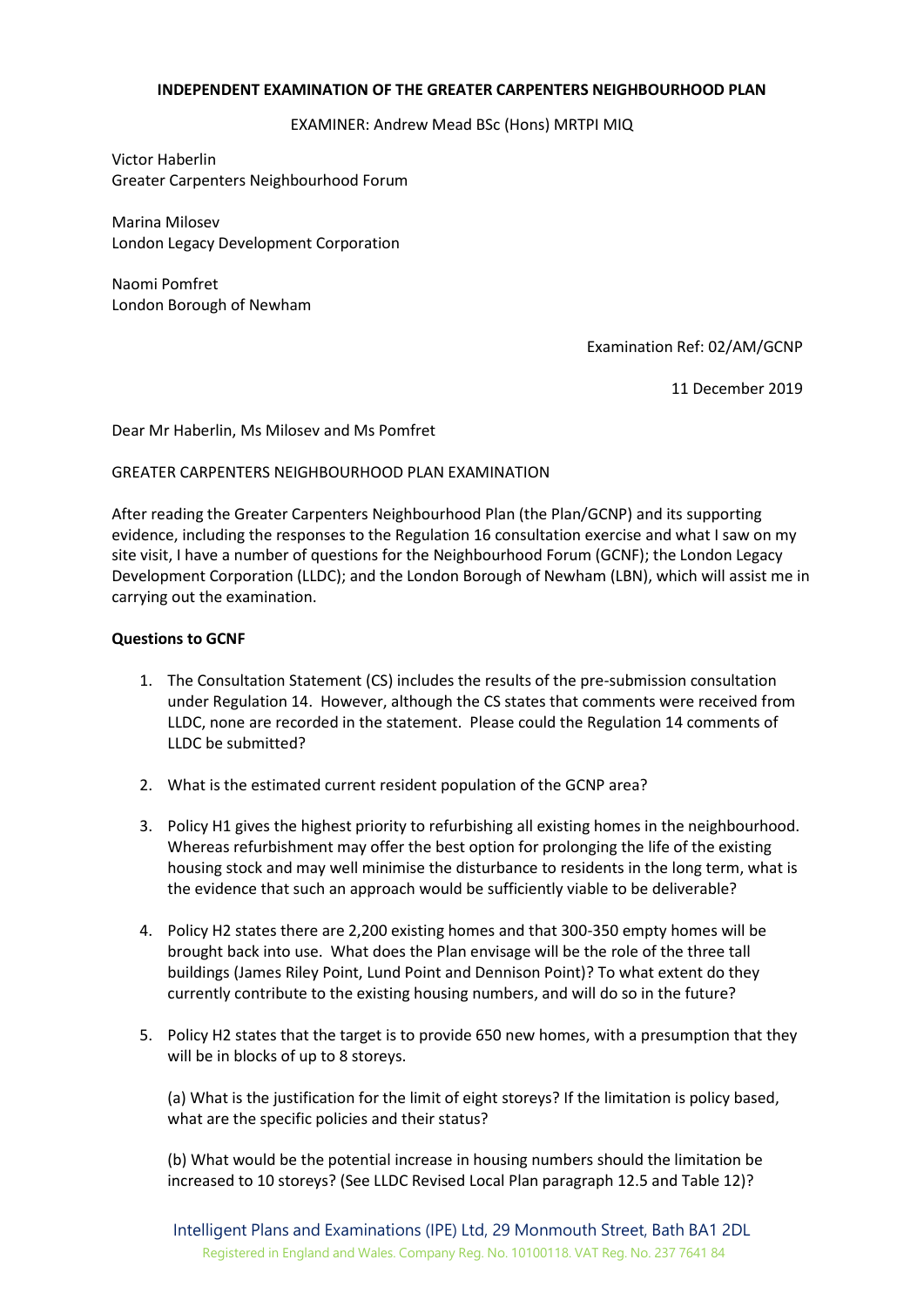(c) Given the development principles of the adopted LLDC Local Plan and the emerging LLDC Revised Local Plan for Site Allocation SA3.4: Greater Carpenter District, is there scope for significantly taller buildings at any, or all, of locations A, B, D, E and F on Figure 4.6, or elsewhere in the Plan area?

(d) In the response dated 5 December 2019 to my request for comments, the LLDC referred to student accommodation at Alumno Three Mills West and Duncan House. To what extent has this accommodation been included within either the existing housing numbers or future housing requirement? In this respect, I note that paragraph 5.28 of the Revised Local Plan equates 3 student bedspaces to a single home.

(e) The LLDC response above refers to Note OD6 of the Revised Local Plan Examination, which alleges shortcomings in the AECOM report on the GCNP housing options. It draws attention to the omission of sites which should have been explored to assess their potential for housing; specifically, the games area at Warton Road, the TfL triangle site in the area of the planned south-western entrance to Stratford Station and "the yard adjacent to railway lines accessed from Stratford High Street" that has been the subject of a previous significant development proposal. Why were these sites not considered as options for housing? Could any, or all, of these sites be developed for housing and, if so, how many units could be accommodated?

6. Figure 4.1 shows blocks of lock up garages in six locations on the estate.

a) What is the evidence to justify the use of the garage blocks for low cost work space in the face of the demand for additional residential development and the potential to use the space occupied by the blocks for housing?

(b) Would it be possible to integrate low cost work space into the mixed use buildings shown on Figure 4.6?

7. What is the evidence justifying (a) the exclusion of fast food takeaways within the Plan area and (b) the 333m exclusion zone around local schools?

# **Questions to LLDC**

**.** 

- 8. The Revised Local Plan Site Allocation 3.4 Greater Carpenters District states that the site allocation is expected to yield a minimum of 2,300 new homes (gross). What are the assumptions on which that expectation is based?
- 9. Has the expectation been reduced, given recommended changes PR8 and PR10 of the Inspectors' Report on the Examination of the London Plan 2019?<sup>1</sup>
- 10. The letter of 5 December 2019, paragraph 2, beneath sub-heading "Effectiveness of approach to sites for new housing", states "…this gives a new figure of new homes for the area as 1,595 rather than 650". I would be grateful to know the derivation of the 1,595 figure.
- 11. The supporting development principles within Site Allocation 3.4 include references to a new western entrance to Stratford Regional Station and improvements to the Judd Road bridge. The supporting development principles also include the safeguarding of land for the

<sup>&</sup>lt;sup>1</sup> View at: [https://www.london.gov.uk/what-we-do/planning/london-plan/new-london-plan/examination](https://www.london.gov.uk/what-we-do/planning/london-plan/new-london-plan/examination-public-draft-new-london-plan/examination-public-news)[public-draft-new-london-plan/examination-public-news](https://www.london.gov.uk/what-we-do/planning/london-plan/new-london-plan/examination-public-draft-new-london-plan/examination-public-news)